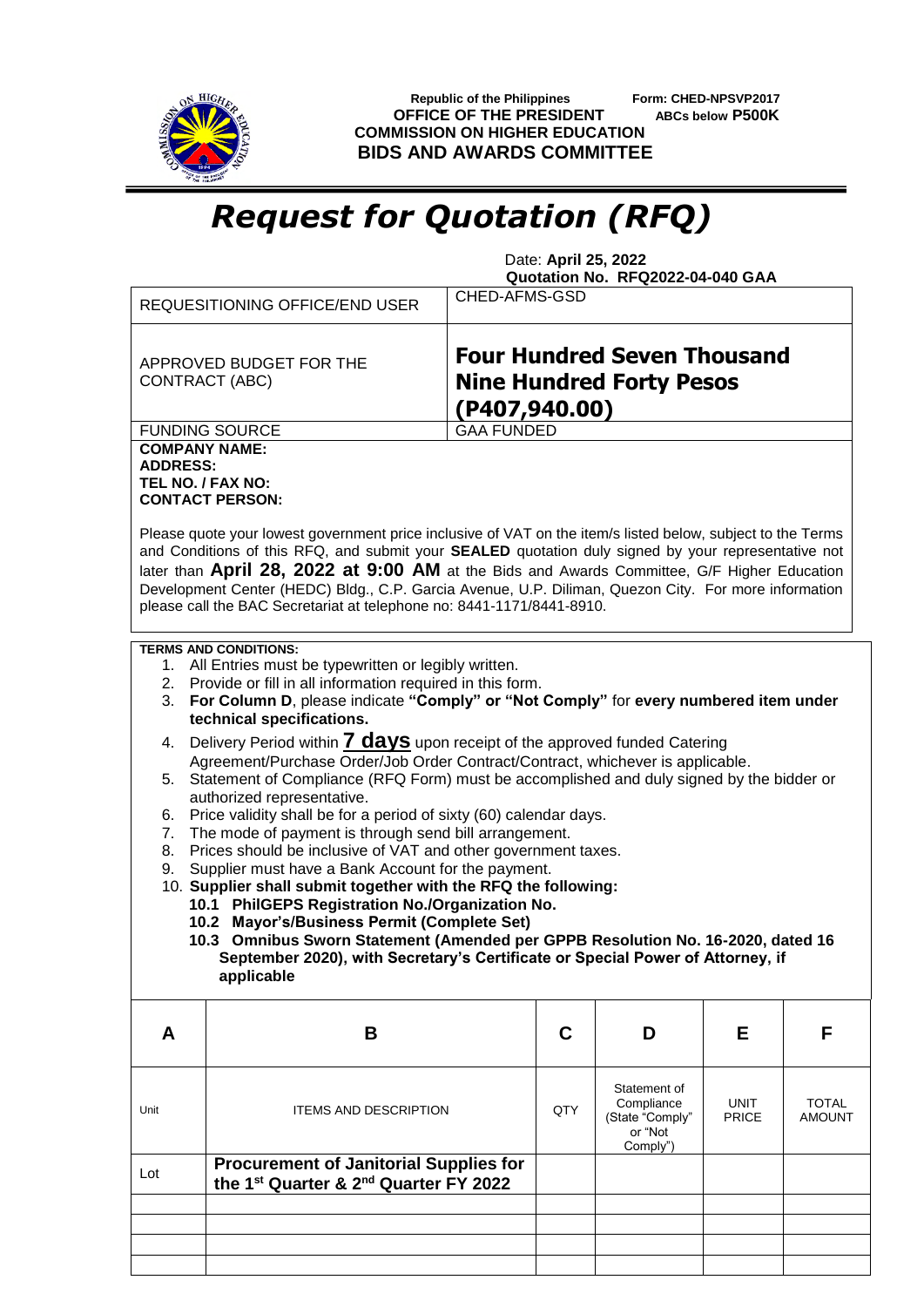| <b>Technical Specifications:</b>    |  |  |
|-------------------------------------|--|--|
| 1. Broom, soft (tambo)              |  |  |
|                                     |  |  |
| Qty: 90 pcs                         |  |  |
|                                     |  |  |
| 2. Broom, Stick (Tingting) usable   |  |  |
| length: 760mm min.                  |  |  |
| Qty: 30 pcs                         |  |  |
|                                     |  |  |
| 3. Furniture cleaner, aerosol type, |  |  |
| 300 ml min. per can                 |  |  |
|                                     |  |  |
| Qty: 30 cans                        |  |  |
|                                     |  |  |
| 4. Wax Stripper                     |  |  |
| Qty: 50 gallons                     |  |  |
|                                     |  |  |
| 5. Sealer Wax                       |  |  |
|                                     |  |  |
| Qty: 120 gallons                    |  |  |
|                                     |  |  |
| 6. Liquid Hand Soap                 |  |  |
| Qty: 240 gallons                    |  |  |
|                                     |  |  |
| <b>Toilet Bowl Cleaner</b><br>7.    |  |  |
|                                     |  |  |
| Qty: 30 gallons                     |  |  |
|                                     |  |  |
| 8. Liquid Bleach                    |  |  |
| Qty: 20 gallons                     |  |  |
|                                     |  |  |
| 9. Steel Wool                       |  |  |
|                                     |  |  |
| Qty: 60 reams                       |  |  |
|                                     |  |  |
| 10. Franella, with side edging      |  |  |
| Qty: 100 pieces                     |  |  |
|                                     |  |  |
| 11. Muriatic Acid                   |  |  |
|                                     |  |  |
| Qty: 4 gallons                      |  |  |
|                                     |  |  |
| 12. Black Polishing Pad             |  |  |
| Qty: 4 pieces                       |  |  |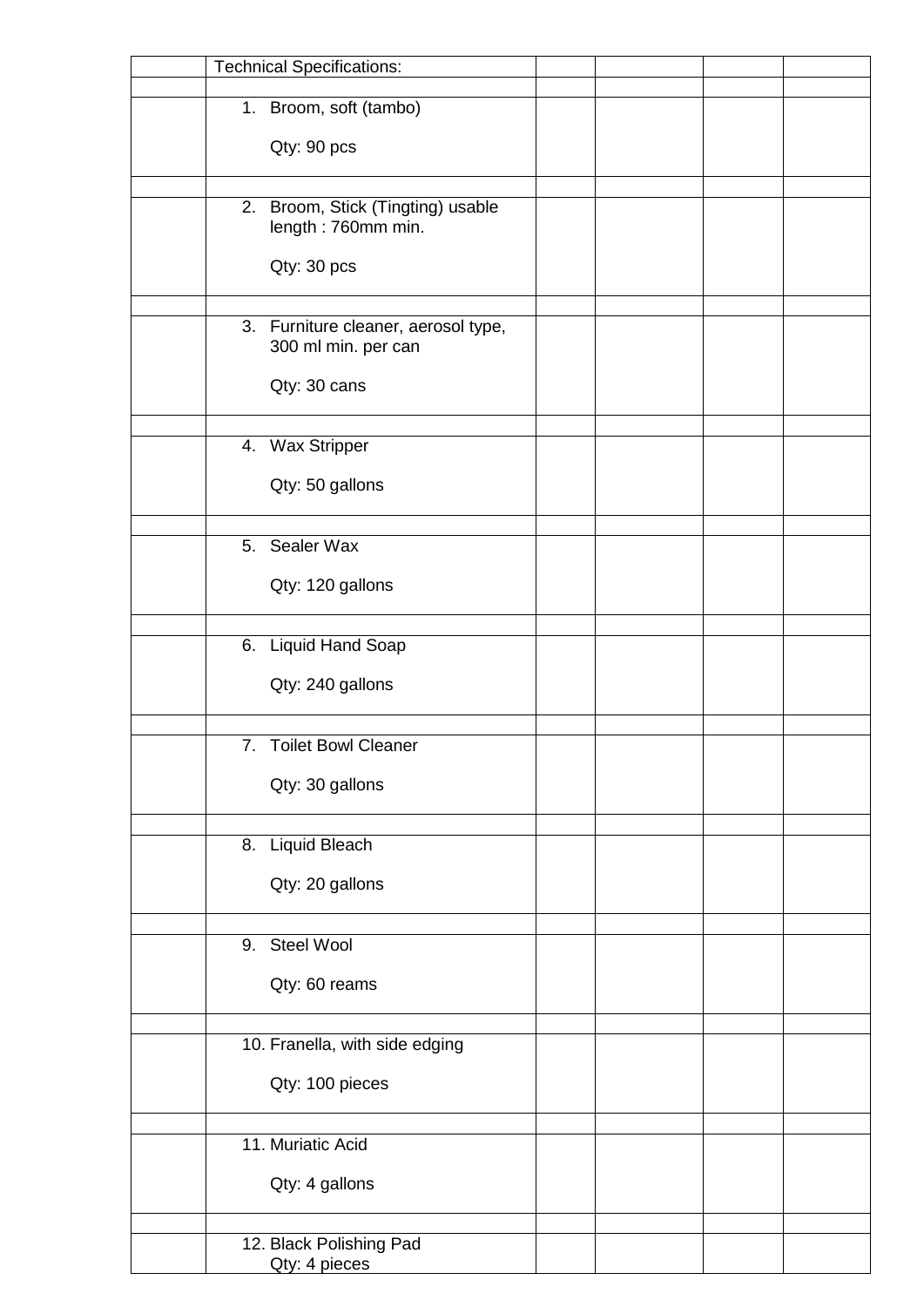| 13. White Polishing Pad                               |  |  |
|-------------------------------------------------------|--|--|
| Qty: 4 pieces                                         |  |  |
|                                                       |  |  |
| 14. Air Freshener (powder/downy)                      |  |  |
| Qty: 90 gallons                                       |  |  |
|                                                       |  |  |
| 15. Liquid Disinfectant                               |  |  |
| Qty: 70 gallons                                       |  |  |
|                                                       |  |  |
| 16. Liquid All Purpose Cleaner                        |  |  |
| Qty: 60 gallons                                       |  |  |
|                                                       |  |  |
| 17. Toilet Deodorant Cake, 3<br>pcs/pack              |  |  |
| Qty: 240 packs                                        |  |  |
|                                                       |  |  |
| 18. Carpet Shampoo                                    |  |  |
| Qty: 2 gallons                                        |  |  |
| 19. Liquid Sosa                                       |  |  |
|                                                       |  |  |
| Qty: 2 gallons                                        |  |  |
| 20. Powdered Soap (twin pack                          |  |  |
| sachet)                                               |  |  |
| Qty: 900 packs                                        |  |  |
|                                                       |  |  |
| 21. Trash bag heavy duty, XXL, 10<br>pcs/roll or pack |  |  |
| Qty: 600 roll/pack                                    |  |  |
|                                                       |  |  |
| 22. Scouring Pad, made of synthetic                   |  |  |
| nylon, 140 x 220mm, 5 pcs/pack                        |  |  |
| Qty: 40 packs                                         |  |  |
|                                                       |  |  |
| 23. Rags, all cotton, 32 pieces per<br>kilogram min.  |  |  |
| Qty: 100 bundle                                       |  |  |
|                                                       |  |  |
|                                                       |  |  |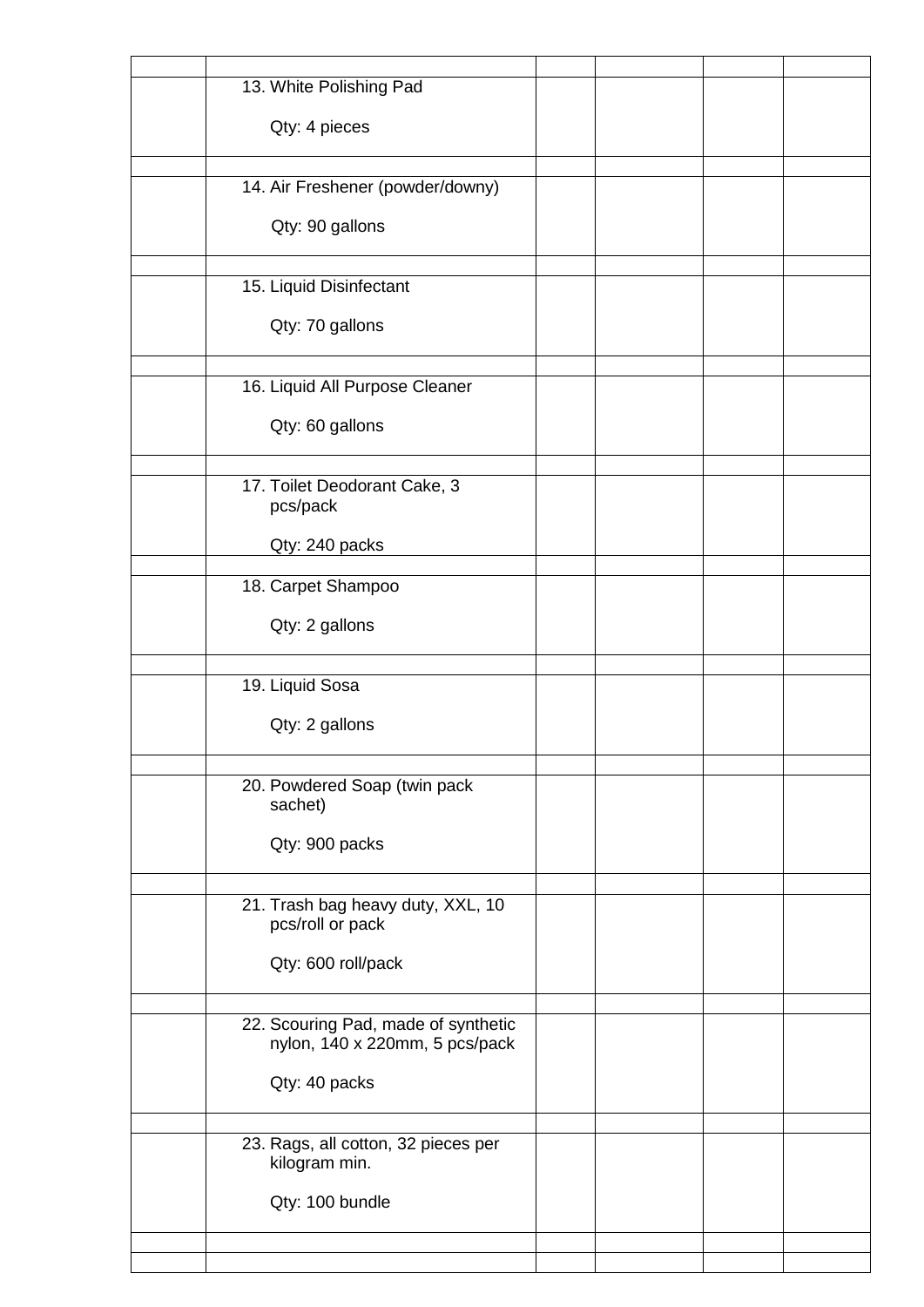| 24. Mophead made of rayon, weight:<br>400 grams min.                                                                                                                  |  |  |
|-----------------------------------------------------------------------------------------------------------------------------------------------------------------------|--|--|
| Qty: 20 pieces                                                                                                                                                        |  |  |
| 25. Mophandle, heavy duty,                                                                                                                                            |  |  |
| aluminum, screw type                                                                                                                                                  |  |  |
| Qty: 21 pieces                                                                                                                                                        |  |  |
| 26. Hand Gloves, Rubber                                                                                                                                               |  |  |
| Qty: 21 pieces                                                                                                                                                        |  |  |
| 27. Toilet Bowl Brush                                                                                                                                                 |  |  |
| Qty: 21 pieces                                                                                                                                                        |  |  |
| 28. Push Brush                                                                                                                                                        |  |  |
| Qty: 12 pieces                                                                                                                                                        |  |  |
| 1. Delivery period 7 days upon<br>receipt of signed Purchase<br>Order                                                                                                 |  |  |
| 2. Price inclusive of VAT and<br>other Government taxes                                                                                                               |  |  |
| <b>DOWNLOAD</b><br><b>PLEASE</b><br><b>THE</b><br><b>ATTACHED</b><br><b>ASSOCIATED</b><br><b>COMPONENT</b><br><b>(REQUEST</b><br><b>FOR</b><br><b>QUOTATION FORM)</b> |  |  |

## *Request for Quotation No.* **RFQ2022-04-040 GAA**

After having carefully read and accepted your General Conditions, I/We quote you on the item/s at prices note above.

> \_\_\_\_\_\_\_\_\_\_\_\_\_\_\_\_\_\_\_\_\_\_\_\_\_\_\_\_\_\_\_\_\_\_\_ Signature over Printed Name / Date

Quotations shall be compared and evaluated on the basis of the following criteria:

- 1. Completeness of submission
- 2. Compliance with Technical Specifications
- 3. Price

The supplier who submitted the lowest calculated responsive quotation shall be awarded the Purchase Order (P.O.) after evaluation by the Bids and Awards Committee (BAC).